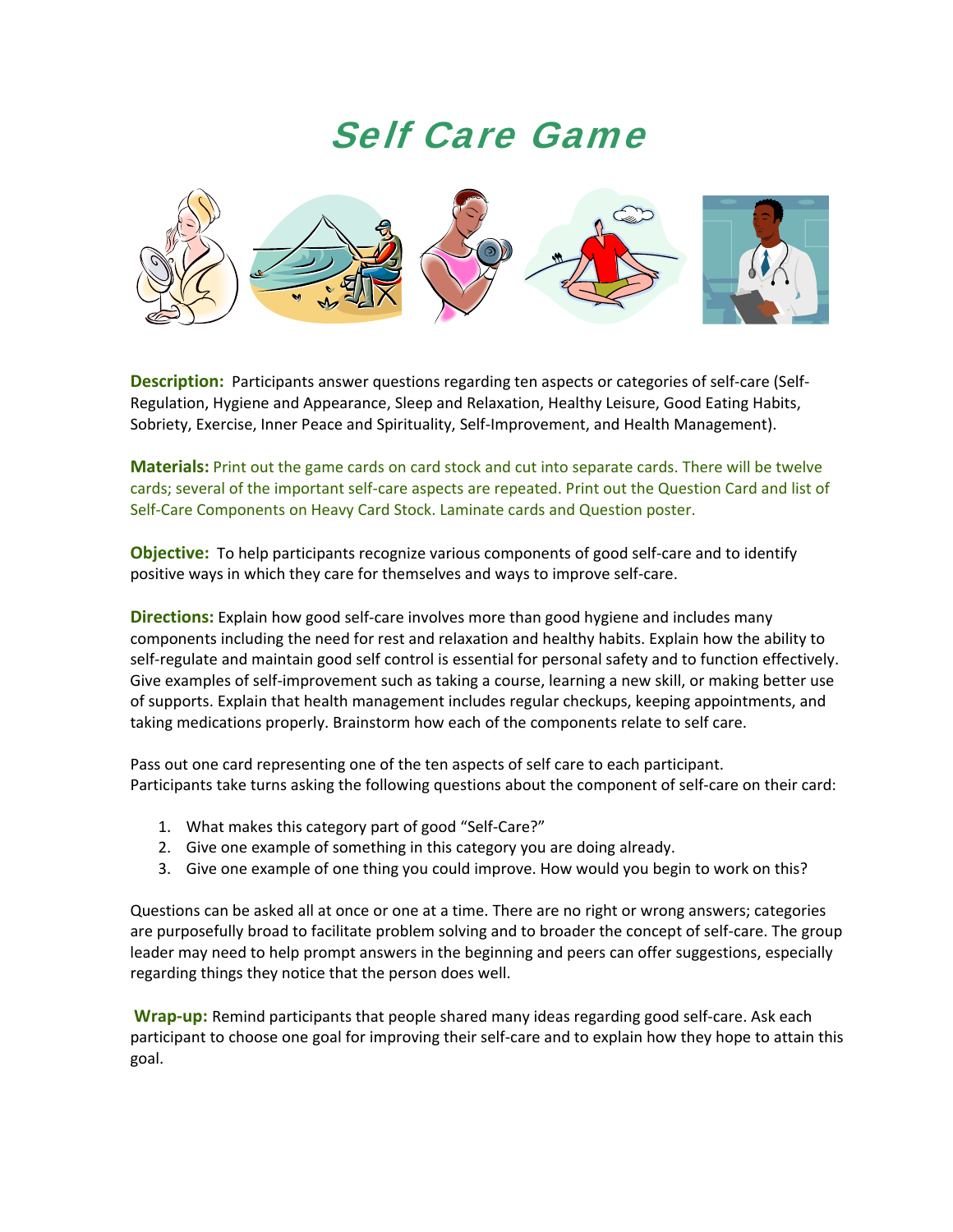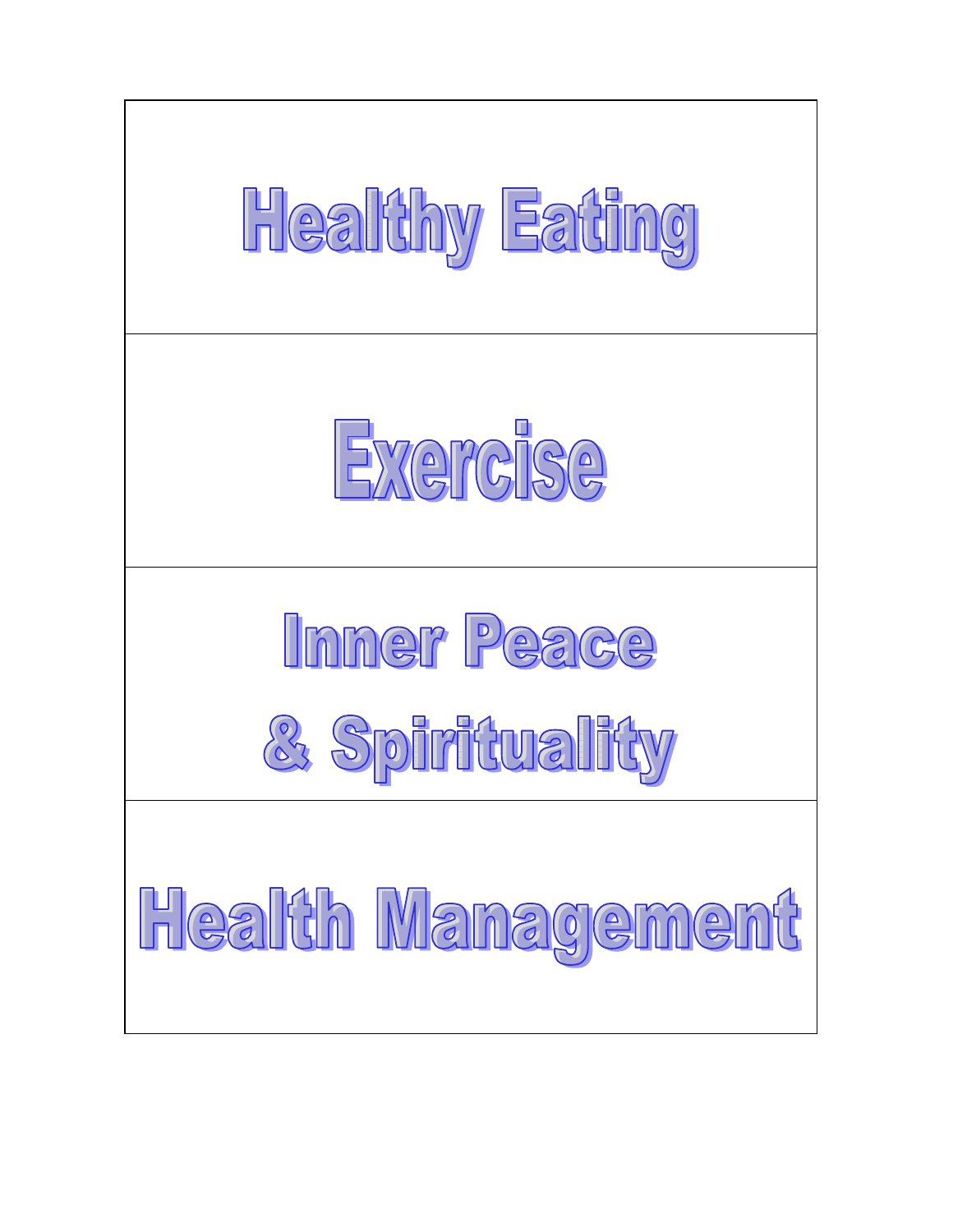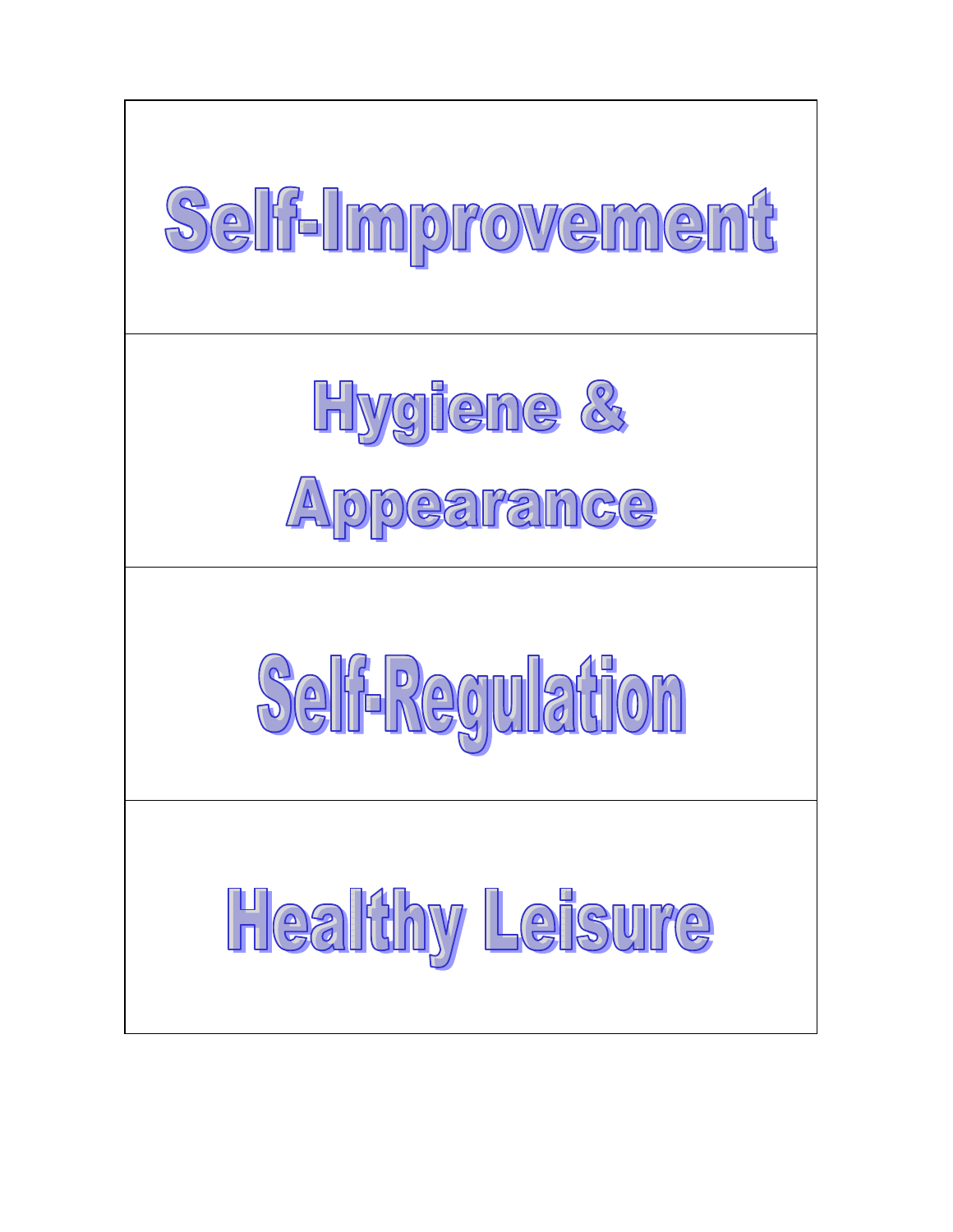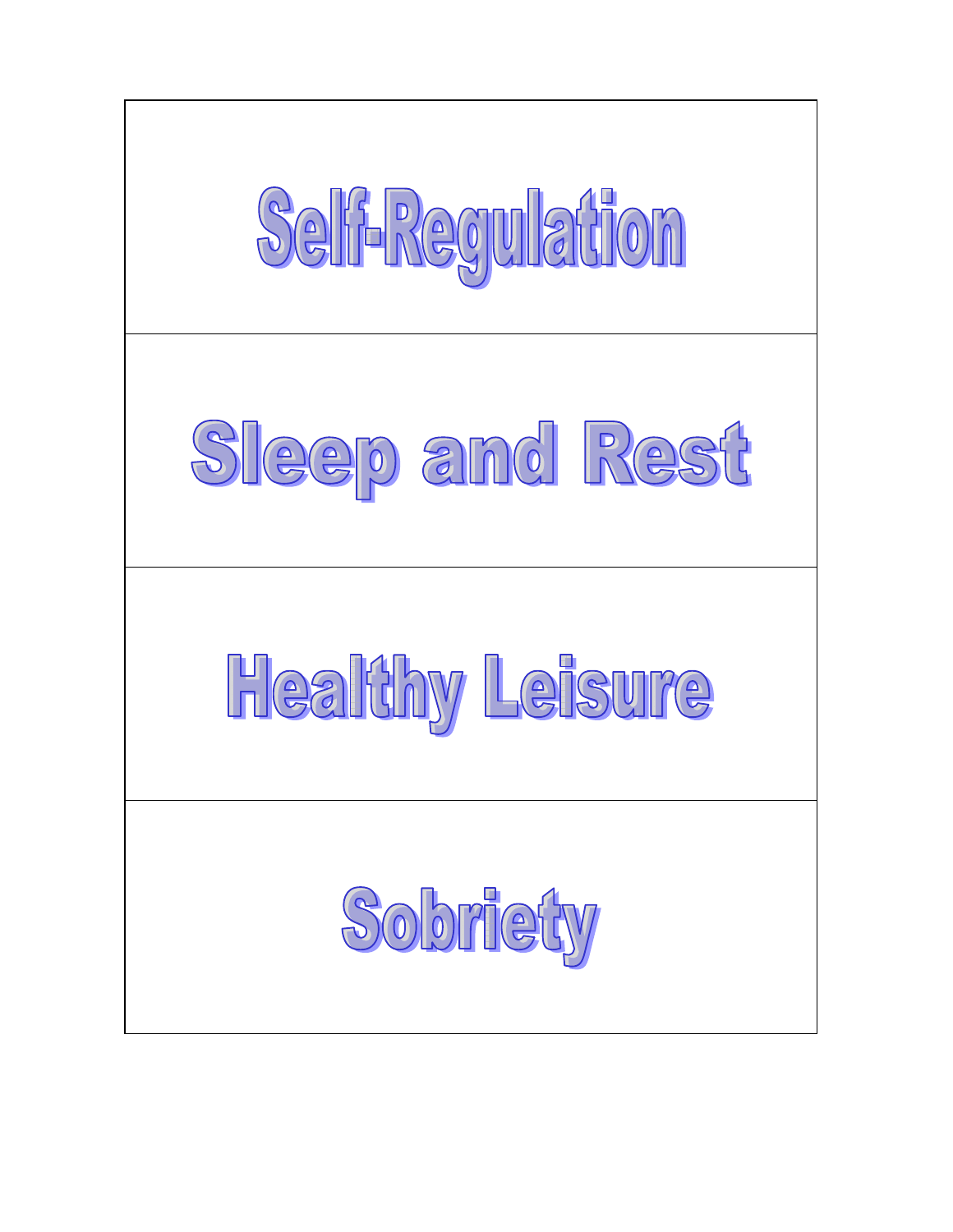

Self-regulation or Self-Control Hygiene and Appearance Sleep and Relaxation Healthy Leisure Healthy Eating Habits Exercise Inner Peace and Spirituality Self Improvement **Sobriety** Health Management